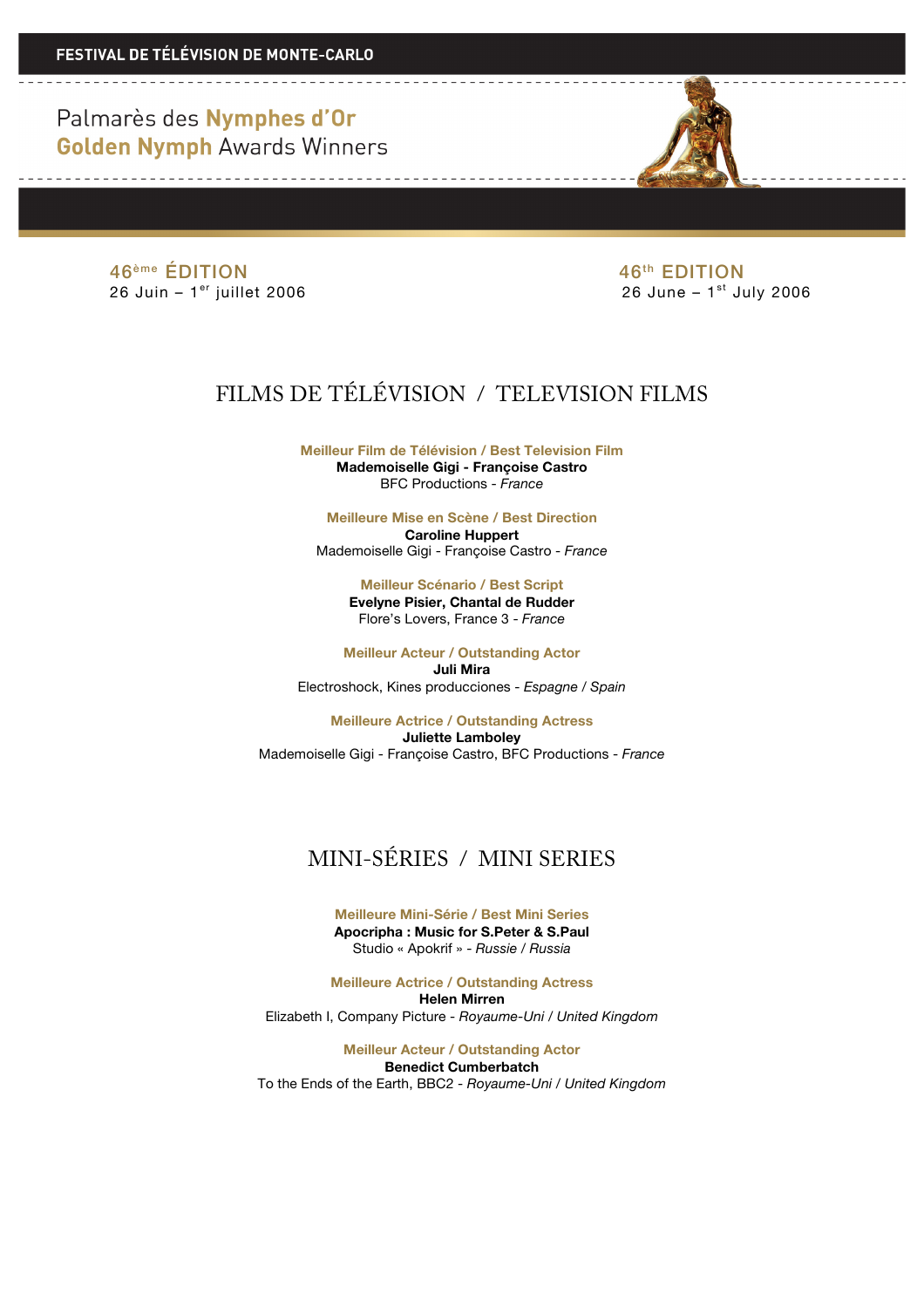<u> 1950 - La Carlo Barbara, p</u>



**Meilleurs Grands Reportages d'Actualités / Best News Documentaries Framed - a Satanic Miscarriage of Justice** Hannes Rastam, Sveriges Television - *Suède* / *Sweden*

**Living with AIDS** Claudio von Planta & Sorious Samura, Insight News TV - *Royaume-Uni / United Kingdom*

> **Meilleur Reportage du Journal Télévisé / Best TV News Item Pakistan Earthquake** Stuart Ramsay, Five News - *Royaume-Uni / United Kingdom*

**Meilleur Programme d'Actualités 24 heures/24 / Best 24-Hour News programme The London Bombings – July 7th 2005** Sky News - *Royaume-Uni / United Kingdom*

#### SÉRIES TV / TV SERIES COMÉDIE / COMEDY

**Meilleur Producteur International / Outstanding International Producer Doug Ellin, Larry Charles, Mark Wahlberg, Stephen Levinson, Chris Henchy, Julian Farino, Rob Weiss, Janace Tashjian, Mark J.Greenberg**  Entourage - *Etats-Unis d'Amérique / USA*

**Meilleure Actrice / Outstanding Actress**

**Ashley Jensen** Extras

**Meilleur Acteur / Outstanding Actor Chris Langham** The Thick of It

**Meilleur Producteur Européen / Outstanding European Producer Philip Voges, Alban Rehnitz** Turkish for Beginners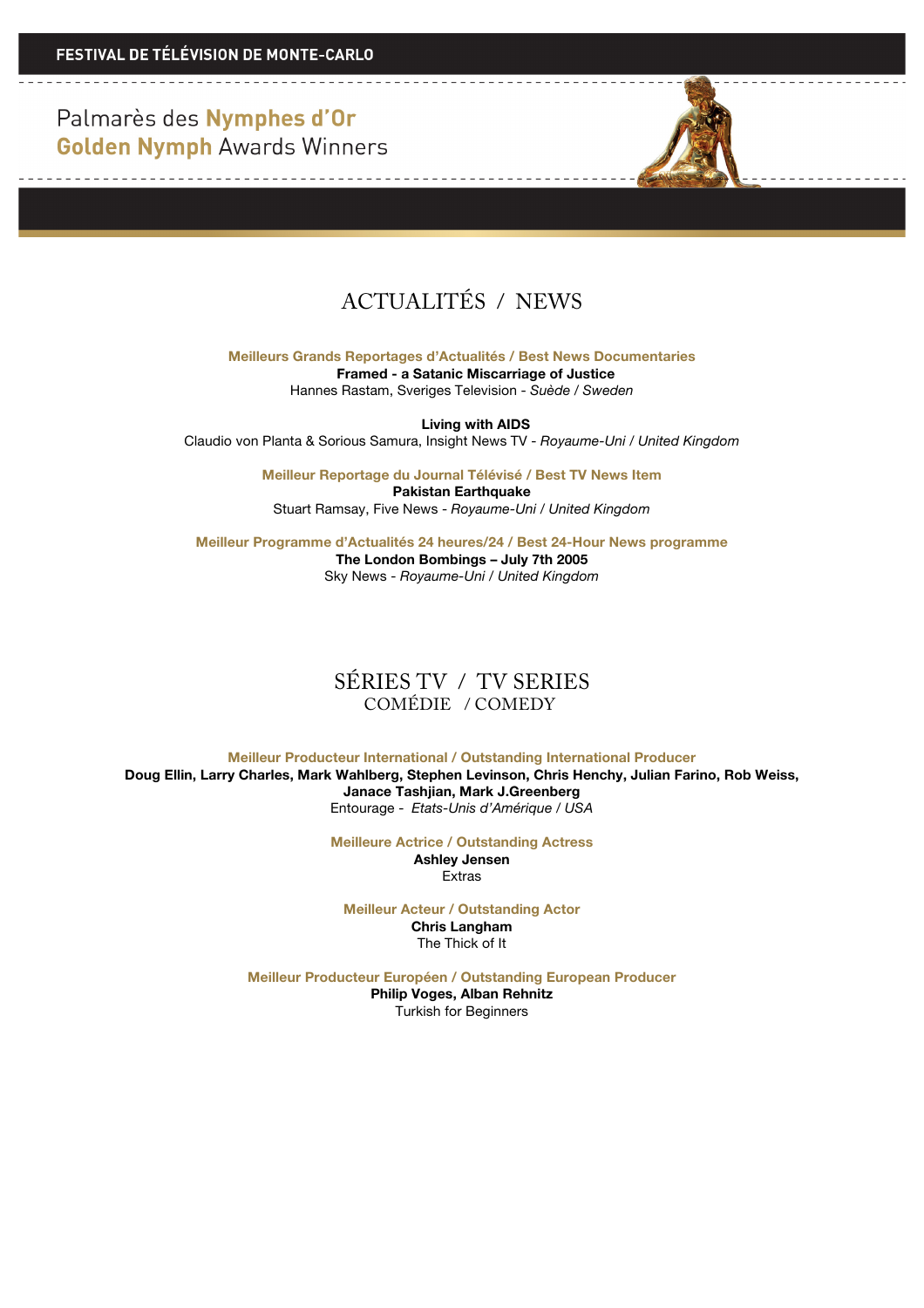

**Meilleur Producteur International / Outstanding International Producer**

**Joel Surnow, Robert Cochran, Howard Gordon, Evan Katz, Brian Graze, Kiefer Sutherland, Jon Cassar**  24 - *États-Unis d'Amérique / USA*

> **Meilleure Actrice / Outstanding Actress Lesley Sharp** Afterlife - *Royaume-Uni / United Kingdom*

**Meilleur Acteur / Outstanding Actor Kiefer Sutherland** 24 - *États-Unis d'Amérique / USA*

**Meilleur Producteur Européen / Outstanding European Producer Murray Ferguson** Afterlife - *Royaume-Uni / United Kingdom*

### PRIX DE L'AUDIENCE TV INTERNATIONALE INTERNATIONAL TV AUDIENCE AWARDS

**Meilleure Série TV 'Dramatique' / Best Drama TV Series CSI** - *États-Unis d'Amérique / USA*

**Meilleure Série TV 'Comédie' / Best Comedy TV Series Desperate Housewives** - *États-Unis d'Amérique / USA*

**Meilleur Telenovelas - Soap Operas / Best Telenovelas - Soap Operas The Bold and the Beautiful** - *États-Unis d'Amérique / USA*